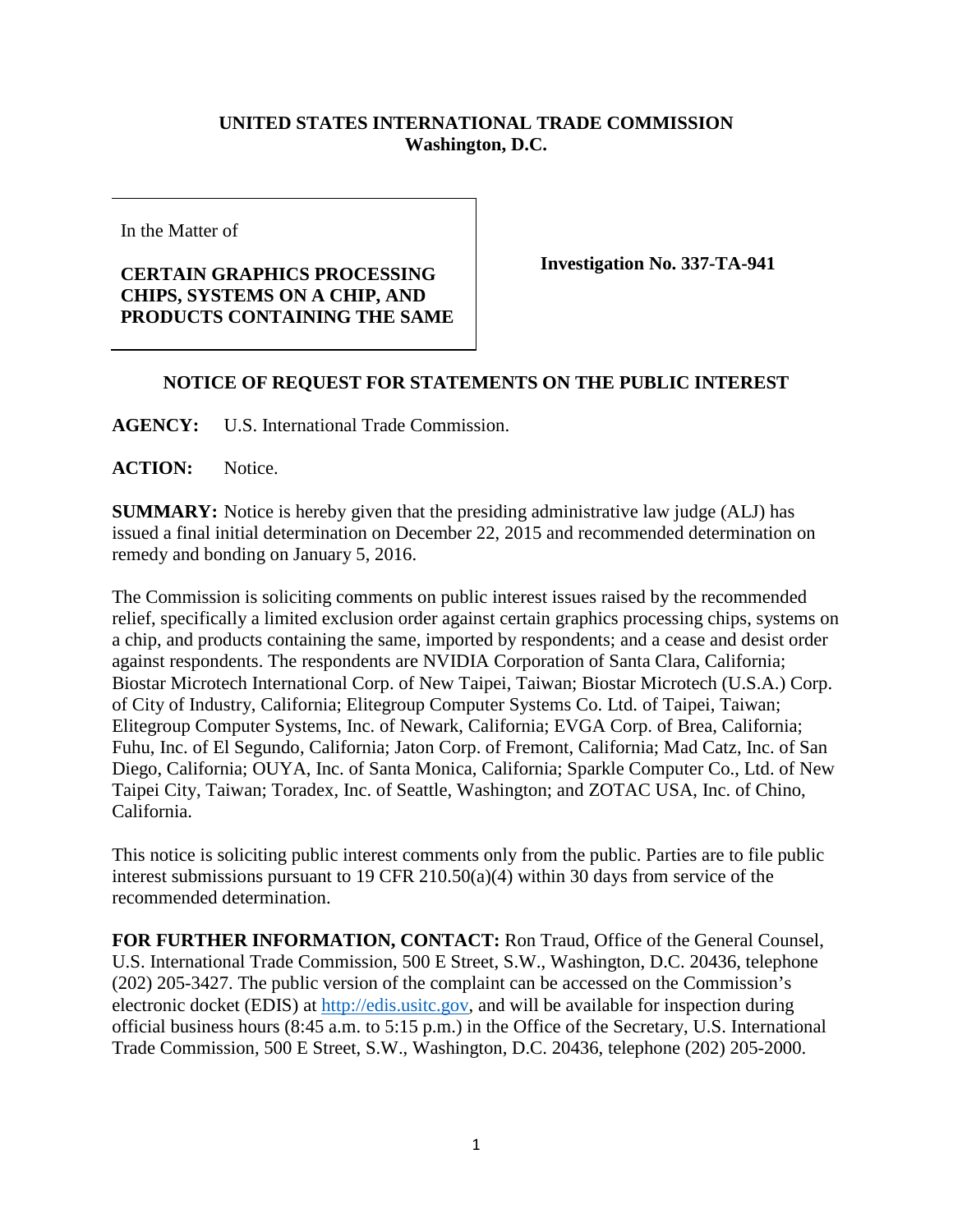General information concerning the Commission may also be obtained at [http://www.usitc.gov.](http://www.usitc.gov/) The public record for this investigation may be viewed on EDIS at [http://edis.usitc.gov](http://edis.usitc.gov/)*.* Hearingimpaired persons can obtain information on this matter by contacting the Commission's TDD terminal at (202) 205-1810.

**SUPPLEMENTARY INFORMATION:** Section 337 of the Tariff Act of 1930 provides that if the Commission finds a violation it shall exclude the articles concerned from the United States:

unless, after considering the effect of such exclusion upon the public health and welfare, competitive conditions in the United States economy, the production of like or directly competitive articles in the United States, and United States consumers, it finds that such articles should not be excluded from entry.

19 U.S.C. § 1337(d)(1). A similar provision applies to cease and desist orders. 19 U.S.C.  $§$  1337(f)(1).

The Commission is interested in further developing the record on the public interest in this investigation. Accordingly, members of the public are invited to file submissions of no more than five pages, inclusive of attachments, concerning the public interest in light of the ALJ's recommended determination on remedy and bonding issued in this investigation on January 5, 2016. Comments should address whether the issuance of a limited exclusion order and cease and desist order would affect the public health and welfare in the United States, competitive conditions in the United States economy, the production of like or directly competitive articles in the United States, or United States consumers.

In particular, the Commission is interested in comments that:

- (i) explain how the articles potentially subject to the recommended orders are used in the United States;
- (ii) identify any public health, safety, or welfare concerns in the United States relating to the recommended orders;
- (iii) identify like or directly competitive articles that complainant, its licensees, or third parties make in the United States which could replace the subject articles if they were to be excluded;
- (iv) indicate whether complainant, complainant's licensees, and/or third party suppliers have the capacity to replace the volume of articles potentially subject to the recommended exclusion order and/or a cease and desist order within a commercially reasonable time; and
- (v) explain how the limited exclusion order and cease and desist order would impact consumers in the United States.